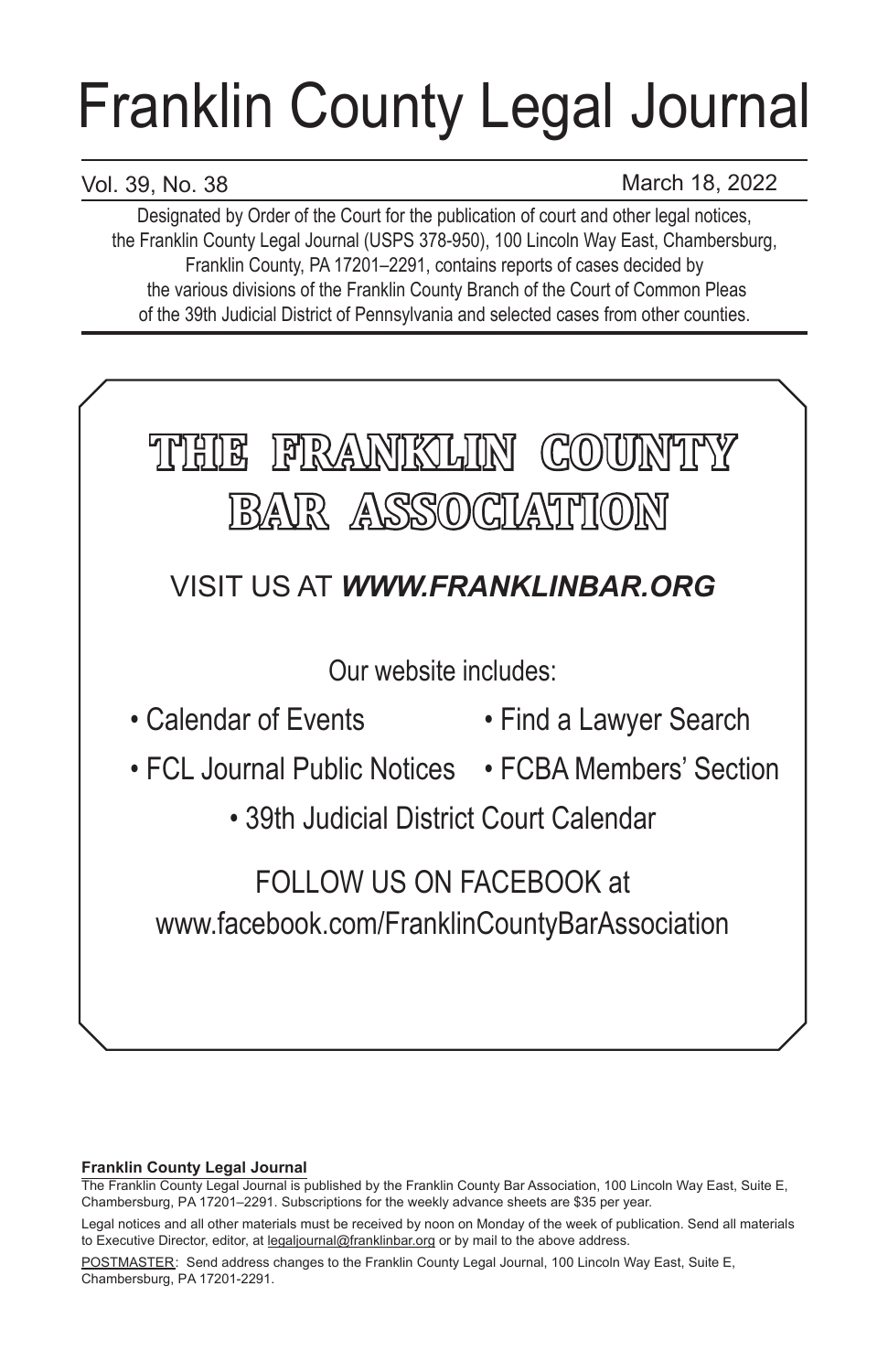## **ESTATE NOTICES**

Notice is hereby given that in the estates of the decedents set forth below, the Register of Wills has granted letters testamentary or of administration to the persons named. All persons having claims or demands against any of said estates are requested to make known the same, and all persons indebted to said estates are requested to make payment without delay, to the respective personal representatives thereof or their attorneys named below.

#### **First Publication**

Estate of Ralph Henry Benedict, a/k/a Ralph H. Benedict, late of the Borough of Chambersburg, Franklin County, Pennsylvania.

Personal Representatives: Terra K. Thompson Todd R. Benedict c/o R. Thomas Murphy & Associates, P.C. 237 East Queen Street Chambersburg, PA 17201 Attorney: R. Thomas Murphy R. Thomas Murphy & Associates, P.C. 237 East Queen Street Chambersburg, PA 17201

3/18, 3/25, 4/1/2022

Estate of Jennifer C. Brechbill, late of Peters Township, Franklin County, Pennsylvania. Personal Representative: Stephen K. Brechbill 1986 Path Valley Road Ft. Loudon, PA 17224 Attorney: Timothy S. Sponseller Sponseller/Graham, LLC 223 Lincoln Way East Chambersburg, PA 17201

3/18, 3/25, 4/1/2022

Estate of LaRue G. Crouse, late of Fannett Township, Franklin County, Pennsylvania. Personal Representative: Richard L. Crouse 16729 Main Street Spring Run, PA 17262 Attorney: Joel R. Zullinger Zullinger-Davis-Trinh, P.C. 74 North Second Street Chambersburg, PA 17201

3/18, 3/25, 4/1/2022

Estate of Jean Nottingham Eakle, late of Hamilton Township, Franklin County, Pennsylvania. Personal Representative: Jan Denise Eakle c/o Salzmann Hughes, P.C. 79 St. Paul Drive Chambersburg, PA 17201 Attorney: Nancy H. Meyers Salzmann Hughes, P.C. 79 St. Paul Drive Chambersburg, PA 17201 3/18, 3/25, 4/1/2022 Estate of Alice R. Griegel, late of Quincy Township, Franklin County, Pennsylvania. Personal Representative: Suzanne G. Sipes 11404 Hades Church Road Greencastle, PA 17225 Attorney: Elizabeth A. Clark Dick, Stein, Schemel, Wine & Frey, LLP 119 East Baltimore Street Greencastle, PA 17225 3/18, 3/25, 4/1/2022 Estate of Michael E. Jackson, late of the Borough of Chambersburg, Franklin County, Pennsylvania. Personal Representative: Nicole K. Jackson c/o Salzmann Hughes, P.C. 79 St. Paul Drive Chambersburg, PA 17201 Attorney: Nancy H. Meyers Salzmann Hughes, P.C. 79 St. Paul Drive Chambersburg, PA 17201 3/18, 3/25, 4/1/2022 Estate of Doris Jean Oberholzer, a/k/a Doris J. Oberholzer, late of Antrim Township, Franklin County, Pennsylvania. Personal Representatives: Sherry L. Miles P. O. Box 29 Shady Grove, PA 17256 Roger L. Oberholzer 3617 Creel Court Lexington, KY 40517 Attorney: John W. Frey Dick, Stein, Schemel, Wine & Frey, LLP 119 East Baltimore Street Greencastle, PA 17225 3/18, 3/25, 4/1/2022 Estate of Helen Louise Shaffer, a/k/a Helen L. Shaffer, a/k/a Helen Shaffer, late of Guilford Township, Franklin County, Pennsylvania. Personal Representative: William Edward Lowe 4500-1 Rocky Spring Road Chambersburg, PA 17201 Attorney:

Timothy W. Misner 39 South Broad Street Waynesboro, PA 17268

3/18, 3/25, 4/1/2022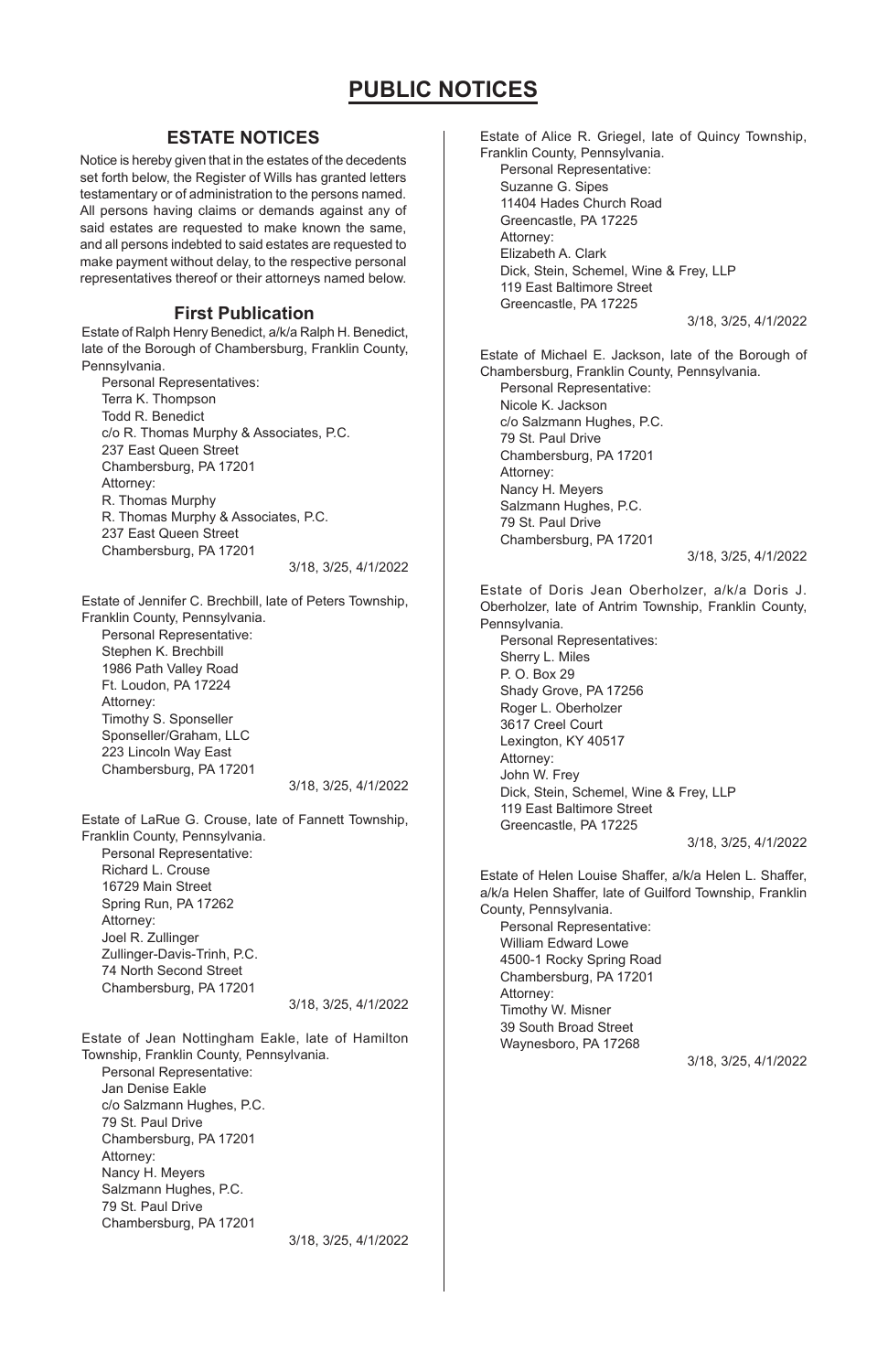Estate of Roy W. Straley, late of Guilford Township, Franklin County, Pennsylvania. Personal Representatives: Jason Straley 425 West 7th Street Waynesboro,PA 17268 Joshua Straley 974 Pine Road Carlisle, PA 17105 Attorney: Elizabeth A. Clark Dick, Stein, Schemel, Wine & Frey, LLP 119 East Baltimore Street Greencastle, PA 17225 3/18, 3/25, 4/1/2022

## **Second Publication**

Estate of Richard Bonebrake, a/k/a Richard Dale Bonebrake, late of Antrim Township, Franklin County, Pennsylvania.

Personal Representative: Wanda Kay Funk 5860 Four Point Road Bethel, PA 19507 Attorney: Elizabeth A. Clark Dick, Stein, Schemel, Wine & Frey, LLP 119 East Baltimore Street Greencastle, PA 17225

3/11, 3/18, 3/25/2022

Estate of Joanne Bowman, late of the Borough of Chambersburg, Franklin County, Pennsylvania.

Personal Representatives: Jaimie A. Bowman Stevi L. Bowman c/o Sharpe & Sharpe, LLP 257 Lincoln Way East Chambersburg, PA 17201 Attorney: Alexander C. Sharpe Sharpe & Sharpe, LLP 257 Lincoln Way East Chambersburg, PA 17201

3/11, 3/18, 3/25/2022

Estate of Robert J. Eyer, late of Southampton Township, Franklin County, Pennsylvania. Personal Representative: Linda L. Eyer c/o Weigle & Associates, P.C. 126 East King Street Shippensburg, PA 17257 Attorney: Jerry A. Weigle Weigle & Associates, P.C. 126 East King Street Shippensburg, PA 17257

3/11, 3/18, 3/25/2022

Estate of Robert C. Freet, late of the Borough of Chambersburg, Franklin County, Pennsylvania. Personal Representatives: Keith M. Daley 13651 Donovan Drive Greencastle, PA 17225 Juliet E. Wagaman 409 Century Drive Greencastle, PA 17225 Sheila Daley P.O. Box 1444 Chambersburg, PA 17201 Attorney: George E. Wenger, Jr. Hoskinson, Wenger & Rife 147 East Washington Street Chambersburg, PA 17201 3/11, 3/18, 3/25/2022

Estate of John Earl Frey, a/k/a J. Earl Frey, late of the Borough of Chambersburg, Franklin County, Pennsylvania. Personal Representative: Joyce F. Lehman 3729 Edenville Road Chambersburg, PA 17202 Attorney: George E. Wenger, Jr. Hoskinson, Wenger & Rife 147 East Washington Street Chambersburg, PA 17201

3/11, 3/18, 3/25/2022

Estate of Dorothy Jane Gelsinger, a/k/a Dorothy J. Gelsinger, late of Antrim Township, Franklin County, Pennsylvania. Personal Representatives: Tinna M. Daley 5786 Kennedy Avenue St. Thomas, PA 17252 Edward Ray Gelsinger 14770 Wingerton Road Waynesboro, PA 17268 Attorney: Elizabeth A. Clark Dick, Stein, Schemel, Wine & Frey, LLP 119 East Baltimore Street

3/11, 3/18, 3/25/2022

Estate of Fred C. Gindlesperger, Jr., a/k/a , Fred Clair Gindlesperger, a/k/a Fred C. Gindlesperger, late of Greene Township, Franklin County, Pennsylvania.

Personal Representative: Roberta Ann Gindlesperger 1280 Siloam Road Chambersburg, PA 17201 Attorney: George E. Wenger, Jr. Hoskinson, Wenger & Rife 147 East Washington Street Chambersburg, PA 17201

Greencastle, PA 17225

3/11, 3/18, 3/25/2022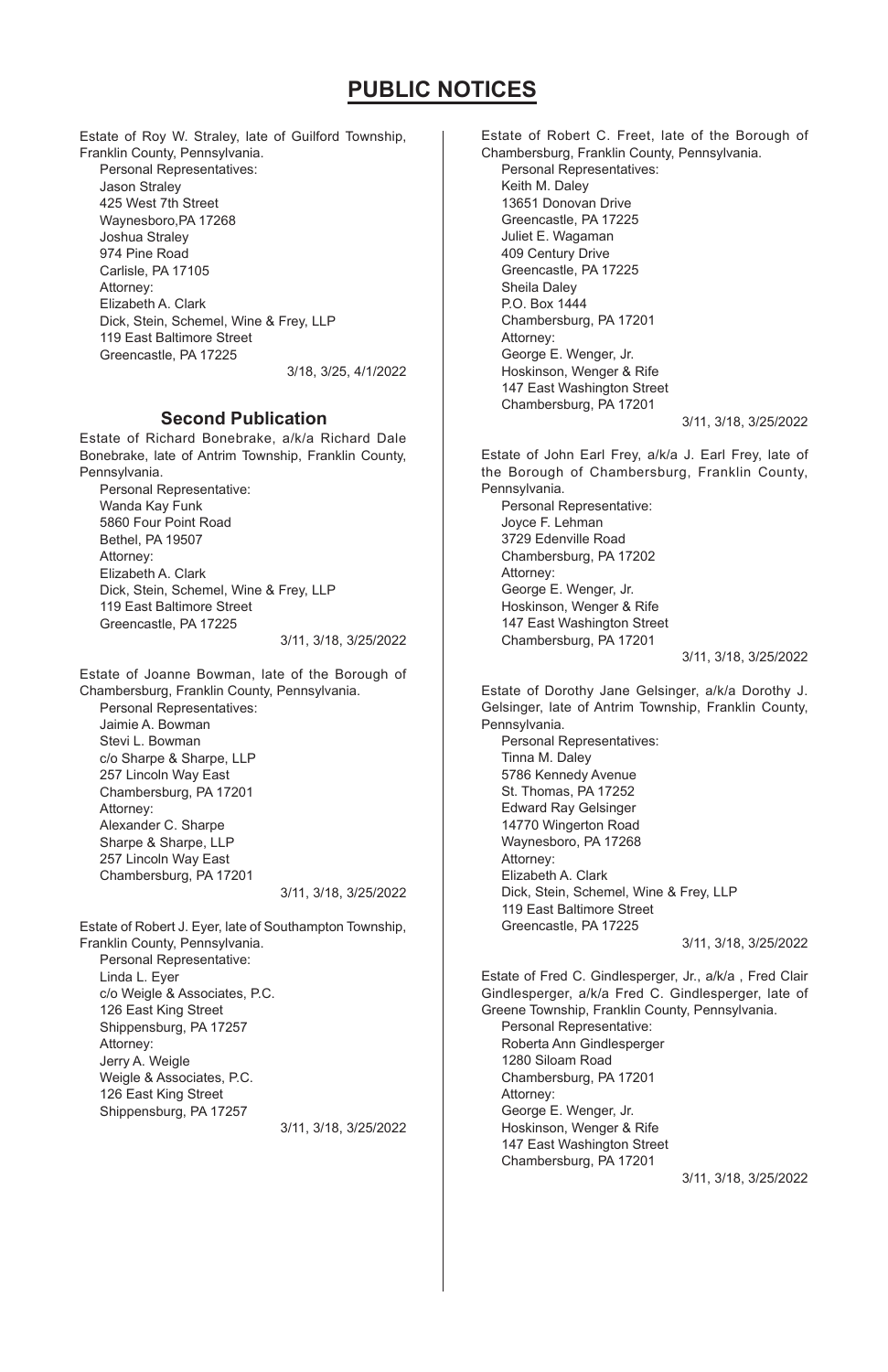Estate of Lena E. Heister, late of Antrim Township, Franklin County, Pennsylvania. Personal Representative: Melissa K. Cooke 5787 Catoctin Vista Drive Mt. Airy, MD 21771 Attorney: J. Edgar Wine Dick, Stein, Schemel, Wine & Frey, LLP 119 East Baltimore Street Greencastle, PA 17225 3/11, 3/18, 3/25/2022 Estate of Tonya M. Hissong, late of St. Thomas Township, Franklin County, Pennsylvania. Personal Representative: April H. McCulloh c/o R. Thomas Murphy & Associates, P.C. 237 East Queen Street Chambersburg, PA 17201 Attorney: Jared S. Childers R. Thomas Murphy & Associates, P.C. 237 East Queen Street Chambersburg, PA 17201 3/11, 3/18, 3/25/2022 Estate of Anna Louise Houpt, late of Guilford Township,

Franklin County, Pennsylvania. Personal Representatives: John W. Houpt 12 Cedar View Carlisle, PA 17013 Craig R. Houpt 1422 Springview Drive Chambersburg, PA 17202 Attorney: Mark T. Orndorf Family First Estate Services 1110 Kennebec Drive Chambersburg, PA 17201 3/11, 3/18, 3/25/2022

Estate of Carol F. Lattaro, late of Hamilton Township, Franklin County, Pennsylvania. Personal Representative: Cheryl Lynne Sanford c/o Salzmann Hughes, P.C. 79 St. Paul Drive Chambersburg, PA 17201 Attorney: Nancy H. Meyers Salzmann Hughes, P.C. 79 St. Paul Drive Chambersburg, PA 17201 3/11, 3/18, 3/25/2022 Estate of Janet Horst Lehman Martin, late of Chambersburg, Franklin County, Pennsylvania. Personal Representatives: Ronald L. Martin 348 Hade Road St. Thomas, PA 17252 Barbara Ann Miller 55 Meadow Flower Lane McVeytown, PA 17051 Robert L. Martin 1065 South Main Street Chambersburg, PA 17201 Bonita Kaye Shelly 4925 Heisey Road Shippensburg, PA 17257 Attorney: Andrew J. Benchoff Kornfield and Benchoff, LLP 100 Walnut Street Waynesboro, PA 17268 3/11, 3/18, 3/25/2022 Estate of Mae E. Martin, a/k/a Mae Ellen Martin, late of St. Thomas Township, Franklin County, Pennsylvania. Personal Representative: Michael E. Martin c/o Tracy J. Ross Keller, Keller, Beck and Ross, LLC 1035 Wayne Avenue Chambersburg, PA 17201 Attorney: Tracy J. Ross Keller, Keller, Beck and Ross, LLC 1035 Wayne Avenue Chambersburg, PA 17201 3/11, 3/18, 3/25/2022 Estate of Pauline V. Matson, a/k/a Pauline Virginia Matson, late of Montgomery Township, Franklin County, Pennsylvania. Personal Representatives: Allison I. Pastore P. O. Box 371 Greencastle, PA 1 7225 Debbie K. Monninger P. O. Box 614 Greencastle, PA 1 7225

Karen E. Sheffield P. O. Box 12 Mercersburg, PA 17236

Dick, Stein, Schemel, Wine & Frey, LLP 119 East Baltimore Street Greencastle, PA 17225

3/11, 3/18, 3/25/2022

Attorney: John W. Frey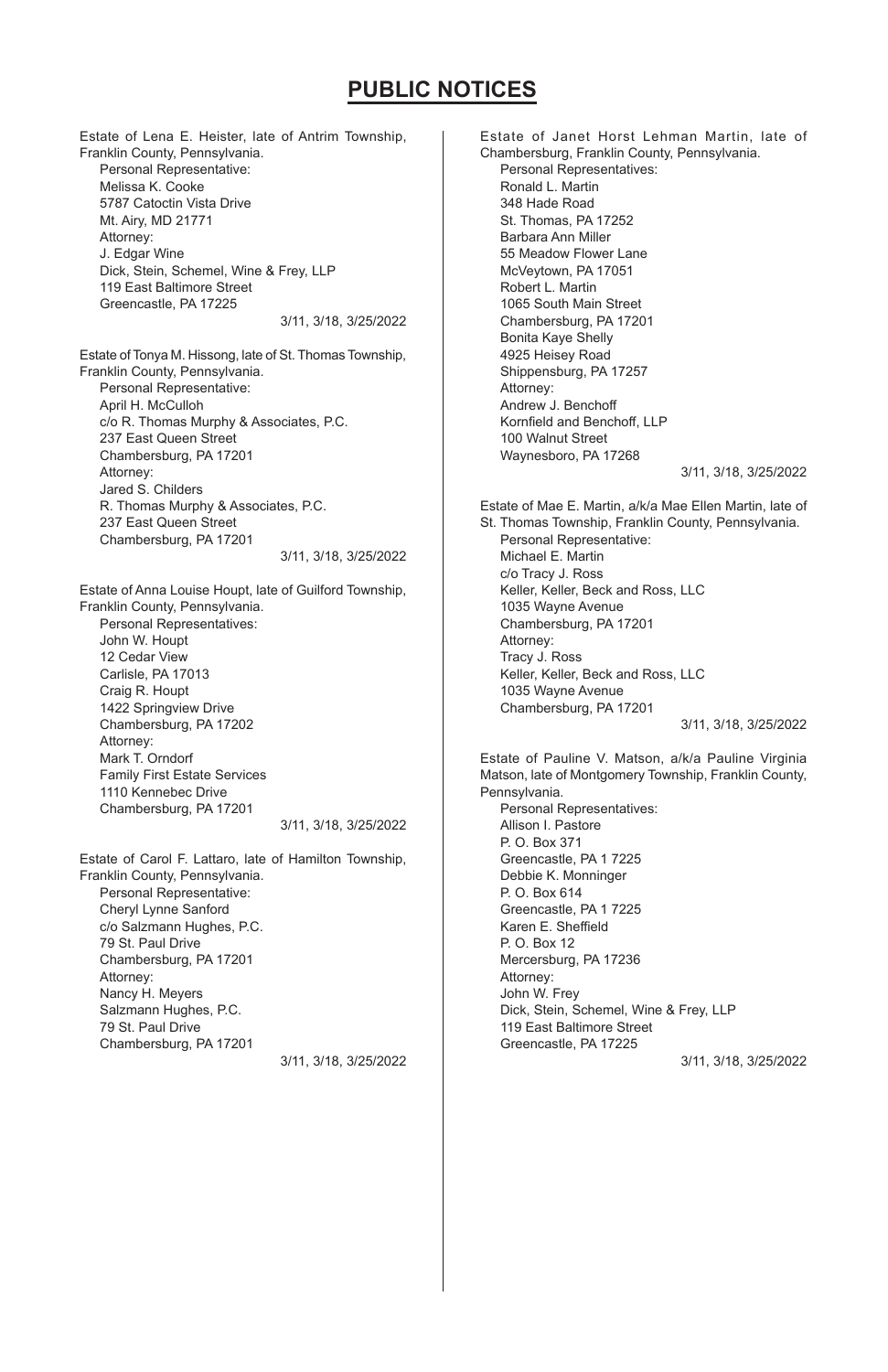Estate of Selena F. Mowen, late of Greene Township, Franklin County, Pennsylvania. Personal Representative: Sharon Miller c/o Keller, Keller, Beck and Ross, LLC 1035 Wayne Avenue Chambersburg, PA 17201 Attorney: Tracy J. Ross Keller, Keller, Beck and Ross, LLC 1035 Wayne Avenue Chambersburg, PA 17201 3/11, 3/18, 3/25/2022

Estate of Percy D. Muschamp, a/k/a Percy Dee Muschamp, late of Washinton Township, Franklin County, Pennsylvania.

Personal Representative: Peter A. Muschamp c/o R. Thomas Murphy & Associates, P.C. 237 East Queen Street Chambersburg, PA 17201 Attorney: R. Thomas Murphy R. Thomas Murphy & Associates, P.C. 2005 East Main Street Waynesboro, PA 17268 3/11, 3/18, 3/25/2022

## **Third Publication**

Estate of Joan L. Bordner, late of Guilford Township, Franklin County, Pennsylvania. Personal Representative: Cheryl A. Taylor 13394 Meadowview Avenue Waynesboro, PA 17268 Attorney: John W. Frey Dick, Stein, Schemel, Wine & Frey, LLP 119 East Baltimore Street Greencastle, PA 17225 3/4, 3/11, 3/18/2022

Estate of Charles E. Harmon, late of Guilford Township, Franklin County, Pennsylvania. Personal Representative: Richard N. Harmon c/o Tracy J. Ross Keller, Keller, Beck and Ross, LLC 1035 Wayne Avenue Chambersburg, PA 17201 Attorney: Tracy J. Ross Keller, Keller, Beck and Ross, LLC 1035 Wayne Avenue Chambersburg, PA 17201 3/4, 3/11, 3/18/2022 Estate of Allen E. Homeier, late of Peters Township, Franklin County, Pennsylvania. Personal Representatives: Tina M. Dunville 712 Ihler Road Jefferson City, MO 65109 Michelle Gardner 7083 West Farm Road 182 Republic, MO 65738 Attorney: Thomas B. Steiger, Jr. Steiger & Steiger 56 South Main Street Mercersburg, PA 17236 3/4, 3/11, 3/18/2022 Estate of Barrett Ray Johnston, late of Hamilton Township, Franklin County, Pennsylvania. Personal Representatives: Constance E. Abbott 322 Cornertown Road Chambersburg, PA 17201 Peggy A. Heck 1113 Knob Hill Road Fayetteville, PA 17222 Attorney: Timothy S. Sponseller Sponseller/Graham, LLC 223 Lincoln Way East Chambersburg, PA 17201 3/4, 3/11, 3/18/2022 Estate of Betty L. Kadel, a/k/a Betty Louise Kadel, late of the Borough of Chambersburg, Franklin County, Pennsylvania. Personal Representatives: Deborah A. Weaver Sandra L. Small c/o R. Thomas Murphy & Associates, P.C. 237 East Queen Street Chambersburg, PA 17201 Attorney: Jared S. Childers R. Thomas Murphy & Associates, P.C. 237 East Queen Street Chambersburg, PA 17201 3/4, 3/11, 3/18/2022 Estate of Ruth O. Martin, late of Antrim Township, Franklin County, Pennsylvania. Personal Representatives: Richard V. Oberholzer 1552 Phillippy Road Greencastle, PA 17225 Randy E. Martin 706 Clay Hill Road Chambersburg, PA 17202 Attorney: J. Edgar Wine Dick, Stein, Schemel, Wine & Frey, LLP 119 East Baltimore Street Greencastle, PA 17225 3/4, 3/11, 3/18/2022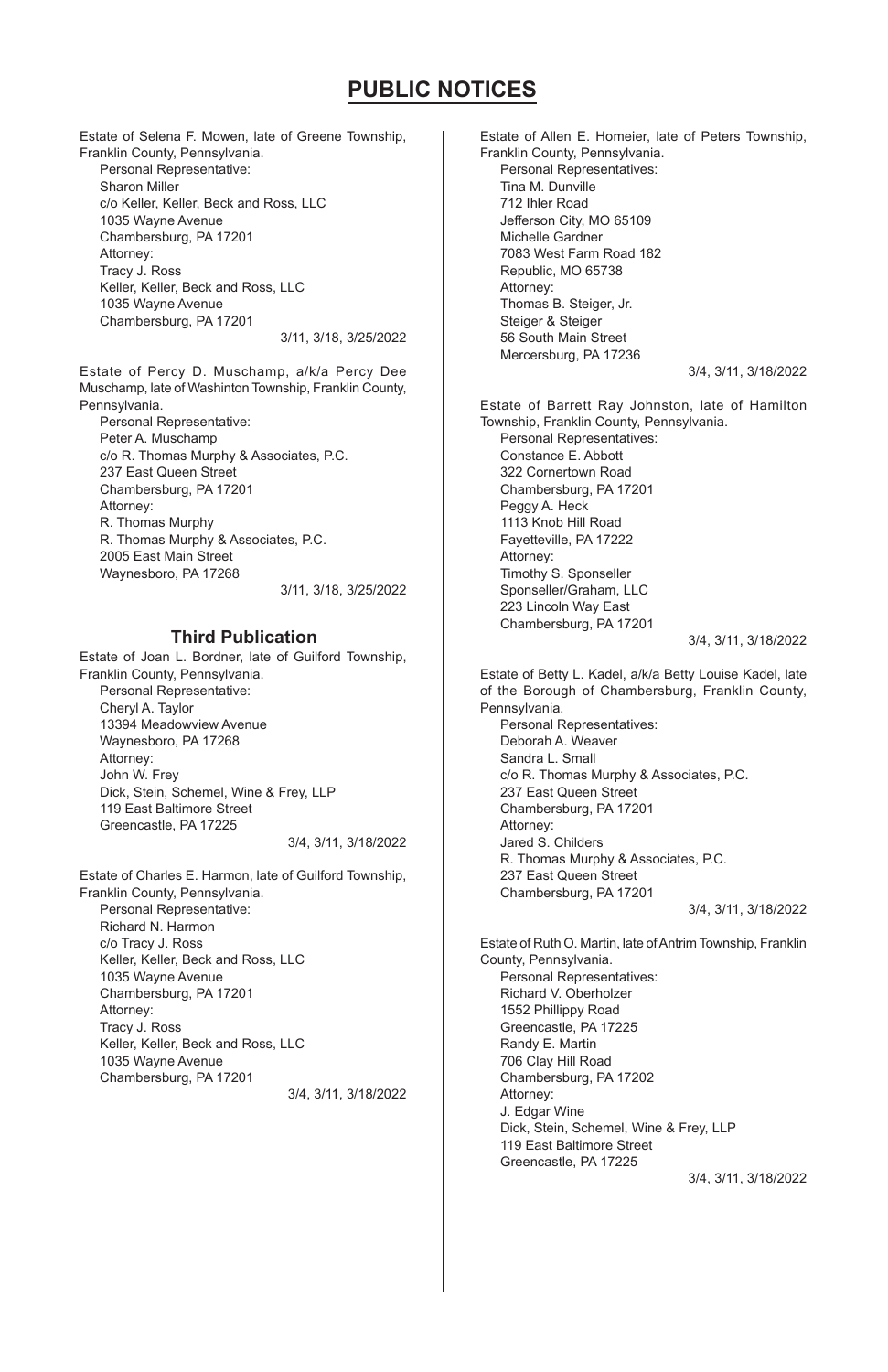Estate of Peter D. Milton, late of Antrim Township, Franklin County, Pennsylvania. Personal Representative: Thomas H. Milton 10128 Jasper Drive Greencastle, PA 17225 Attorney: J. Edgar Wine Dick, Stein, Schemel, Wine & Frey, LLP 119 East Baltimore Street Greencastle, PA 17225 3/4, 3/11, 3/18/2022 Estate of Herbert D. Nuckels, a/k/a Herbert Dal Nuckels, late of Greene Township, Franklin County, Pennsylvania.

Personal Representatives: Nicole Shields 3392 White Church Road Chambersburg, PA 17202 Cher Nuckels 3585 Cascades Drive Fayetteville, PA 17222 Attorney: Tracy J. Ross Keller, Keller, Beck and Ross, LLC 1035 Wayne Avenue Chambersburg, PA 17201 3/4, 3/11, 3/18/2022

Estate of Doris E. Parshall, late of the Borough of Chambersburg, Franklin County, Pennsylvania. Personal Representatives: Vickie Ann & Earl G. Parshall c/o Zullinger-Davis-Trinh, P.C. 74 North Second Street Chambersburg, PA 17201 Attorney: Joel R. Zullinger Zullinger-Davis-Trinh, P.C. 74 North Second Street Chambersburg, PA 17201 3/4, 3/11, 3/18/2022

Estate of Stanley E. Purnell, late of Guilford Township, Franklin County, Pennsylvania. Personal Representative: Mark A. Purnell c/o Melissa L. Kelso Kelso Law, LLC 396 Alexander Spring Road, Suite 1 Carlisle, PA 17015 Attorney: Melissa L. Kelso Kelso Law, LLC 396 Alexander Spring Road, Suite 1 Carlisle, PA 17015 3/4, 3/11, 3/18/2022 Estate of Charles K. Shoop, a/k/a Charles Kenneth Shoop, a/k/a Charles Shoop, late of the Borough of Waynesboro, Franklin County, Pennsylvania. Personal Representatives: Deborah Elizabeth Albright 310 Grandview Avenue Waynesboro, PA 17268 Charles Keith Shoop 76 Brookshaven Road Groton, CT 06340 Attorney: Timothy W. Misner 39 South Broad Street Waynesboro, PA 17268 3/4, 3/11, 3/18/2022 Estate of David D. Wagaman, late of Quincy Township, Franklin County, Pennsylvania. Personal Representatives: Barbara J. Strang Denton G. Wagaman Darrell L. Wagaman c/o R. Thomas Murphy & Associates, P.C. 237 East Queen Street Chambersburg, PA 17201 Attorney: R. Thomas Murphy R. Thomas Murphy & Associates, P.C. 237 East Queen Street Chambersburg, PA 17201 3/4, 3/11, 3/18/2022